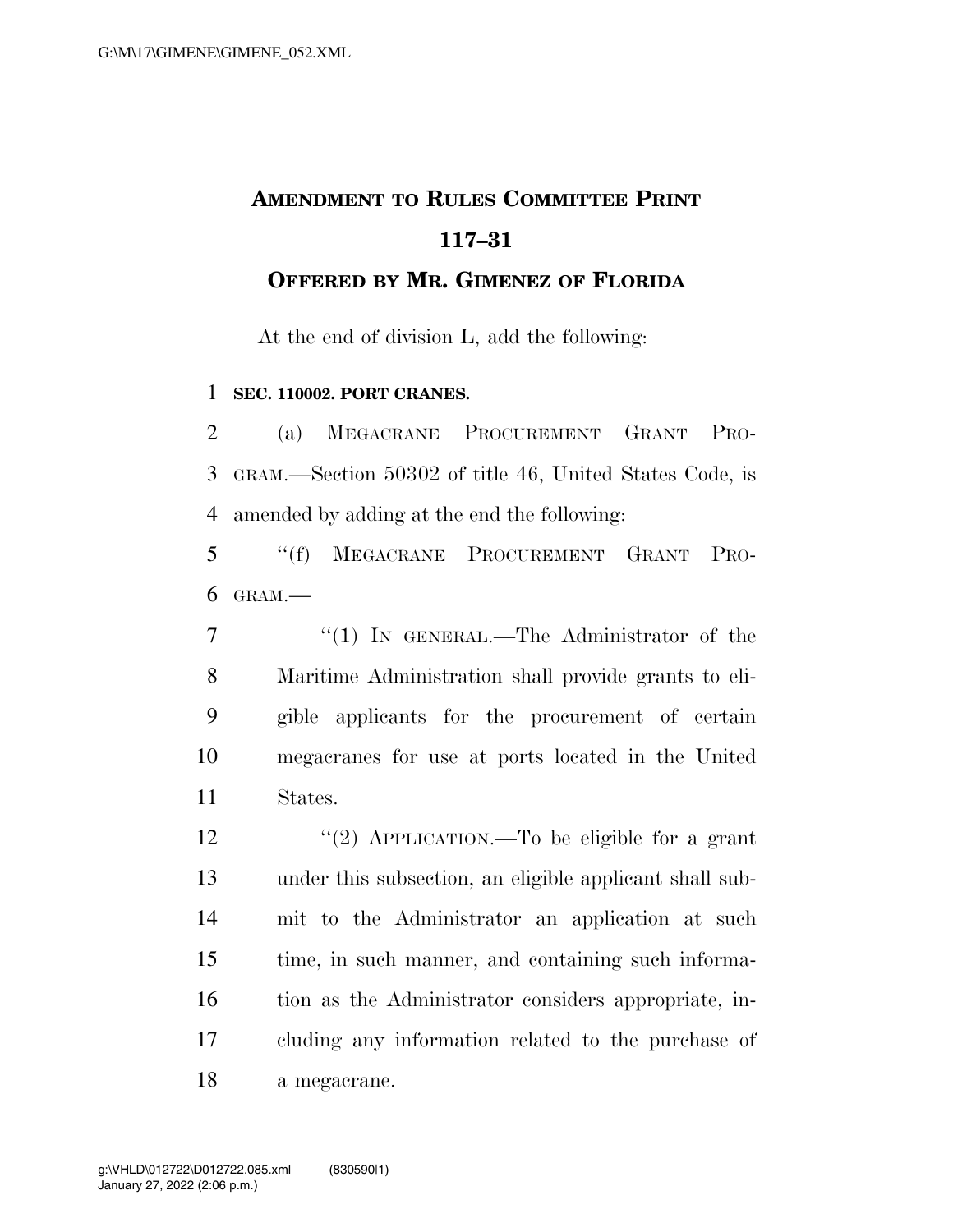| $\mathbf{1}$   | "(3) USE OF FUNDS.—An eligible applicant re-          |
|----------------|-------------------------------------------------------|
| $\overline{2}$ | ceiving a grant under this subsection shall use the   |
| 3              | funds provided under the grant only to—               |
| $\overline{4}$ | $\lq\lq$ procure a megacrane, including to            |
| 5              | pay for any manufacturing costs associated            |
| 6              | with procuring a megacrane; or                        |
| 7              | "(B) replace foreign software<br>on<br>$\mathbf{a}$   |
| 8              | megacrane in use before the date of enactment         |
| 9              | of the Port Cranes for America Act.                   |
| 10             | "(4) FEDERAL MATCH.—The Federal share of              |
| 11             | the cost of procurement of a megacrane or the re-     |
| 12             | placement of foreign software on a megacrane in       |
| 13             | service before the date of enactment of the for which |
| 14             | a grant is awarded under this subsection shall be     |
| 15             | not more than 80 percent.                             |
| 16             | "(5) RESTRICTION.—An eligible applicant re-           |
| 17             | ceiving a grant under this subsection may not pro-    |
| 18             | cure a foreign crane.                                 |
| 19             | $\cdot\cdot$ (6) DEFINITIONS.—In this subsection:     |
| 20             | "(A) ELIGIBLE APPLICANT.—The term 'el-                |
| 21             | igible applicant' has the meaning given such          |
| 22             | term in section 50302.                                |
| 23             | "(B) FOREIGN CRANE.—The term 'foreign                 |
| 24             | crane' means a crane that is, in whole or in          |
| 25             | part, manufactured by an entity that is owned         |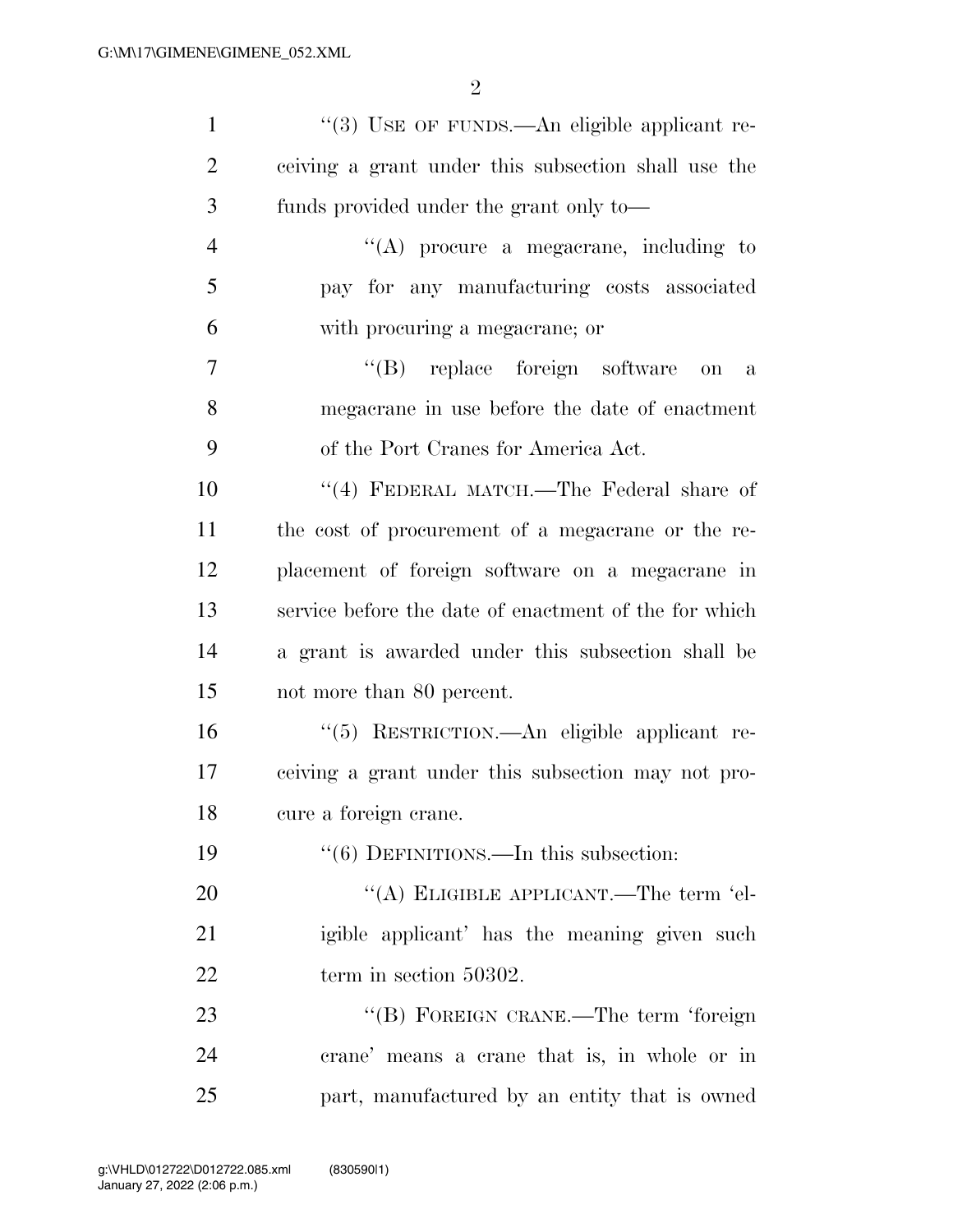3

| $\mathbf{1}$   | or controlled by, is a subsidiary of, or is other- |
|----------------|----------------------------------------------------|
| $\overline{2}$ | wise related legally or financially to a corpora-  |
| 3              | tion based in a country that—                      |
| $\overline{4}$ | "(i) is identified as a nonmarket econ-            |
| 5              | omy country (as defined in section $771(18)$ )     |
| 6              | of the Tariff Act of 1930 (19 U.S.C.               |
| $\overline{7}$ | $(1677(18)))$ as of the date of enactment of       |
| 8              | the Port Cranes for America Act;                   |
| 9              | "(ii) was identified by the United                 |
| 10             | States Trade Representative in the most            |
| 11             | recent report required by section 182 of           |
| 12             | the Trade Act of $1974$ (19 U.S.C. 2242)           |
| 13             | as a foreign country included on the pri-          |
| 14             | ority watch list defined in subsection $(g)(3)$    |
| 15             | of such section; and                               |
| 16             | "(iii) is subject to monitoring by the             |
| 17             | Trade Representative under section 306 of          |
| 18             | the Trade Act of 1974 (19 U.S.C. 2416).            |
| 19             | "(C) MEGACRANE.—The term 'megacrane'               |
| 20             | means a container crane that has a lifting ca-     |
| 21             | pacity in excess of 50 tons and that is not a      |
| 22             | foreign crane.                                     |
| 23             | "(D) UNITED STATES.—The term 'United               |
| 24             | States' includes any territory of the United       |
| 25             | States.                                            |